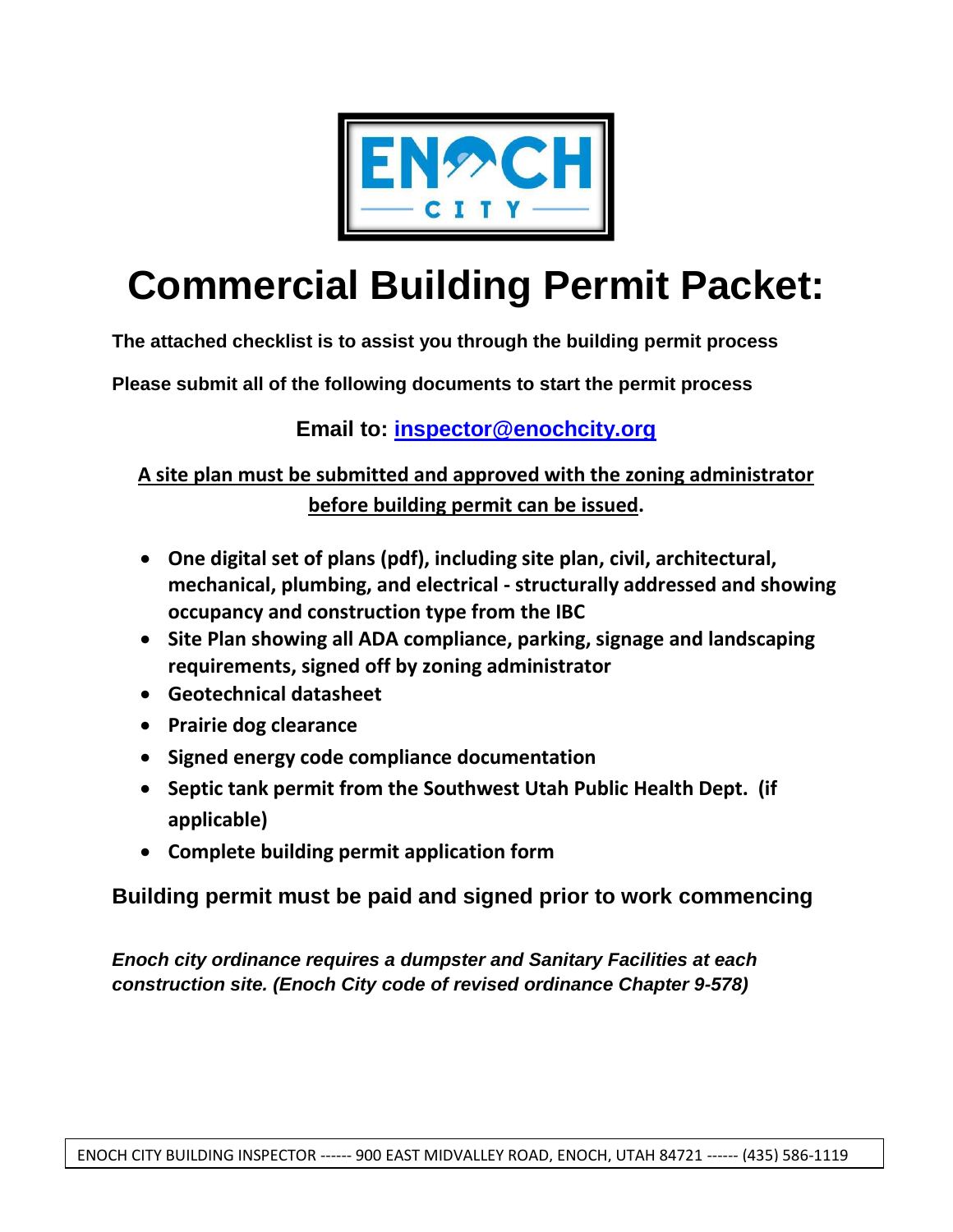

# **Builder Inspection Checklist**

When calling to schedule inspections *please allow 24-48 hours for inspections to be completed.*

- $\checkmark$  Submit all documents together to start building permit process
- Pay fees and receive building permit *(must be done before footing inspection)*
- $\checkmark$  Temporary power
- Footing inspection *(Compaction report required for this inspection)*
- $\checkmark$  Foundation steel
- $\checkmark$  Foundation weatherproofing
- $\checkmark$  Stem wall insulation
- $\checkmark$  Under slab plumbing
- $\checkmark$  Slab steel inspection
- $\checkmark$  Sewer/water lateral connection(s)
- $\checkmark$  Request temporary water meter
- $\checkmark$  4-way (rough electrical, plumbing, mechanical, framing, gas)
- $\checkmark$  Gas clearance
- $\checkmark$  Insulation
- $\checkmark$  Sheetrock nailing
- $\checkmark$  Lath (if required)
- $\checkmark$  Culvert inspection
- $\checkmark$  Insulation certificate, stucco certificate, final grade report
- $\checkmark$  Final inspection, date of Certificate of Occupancy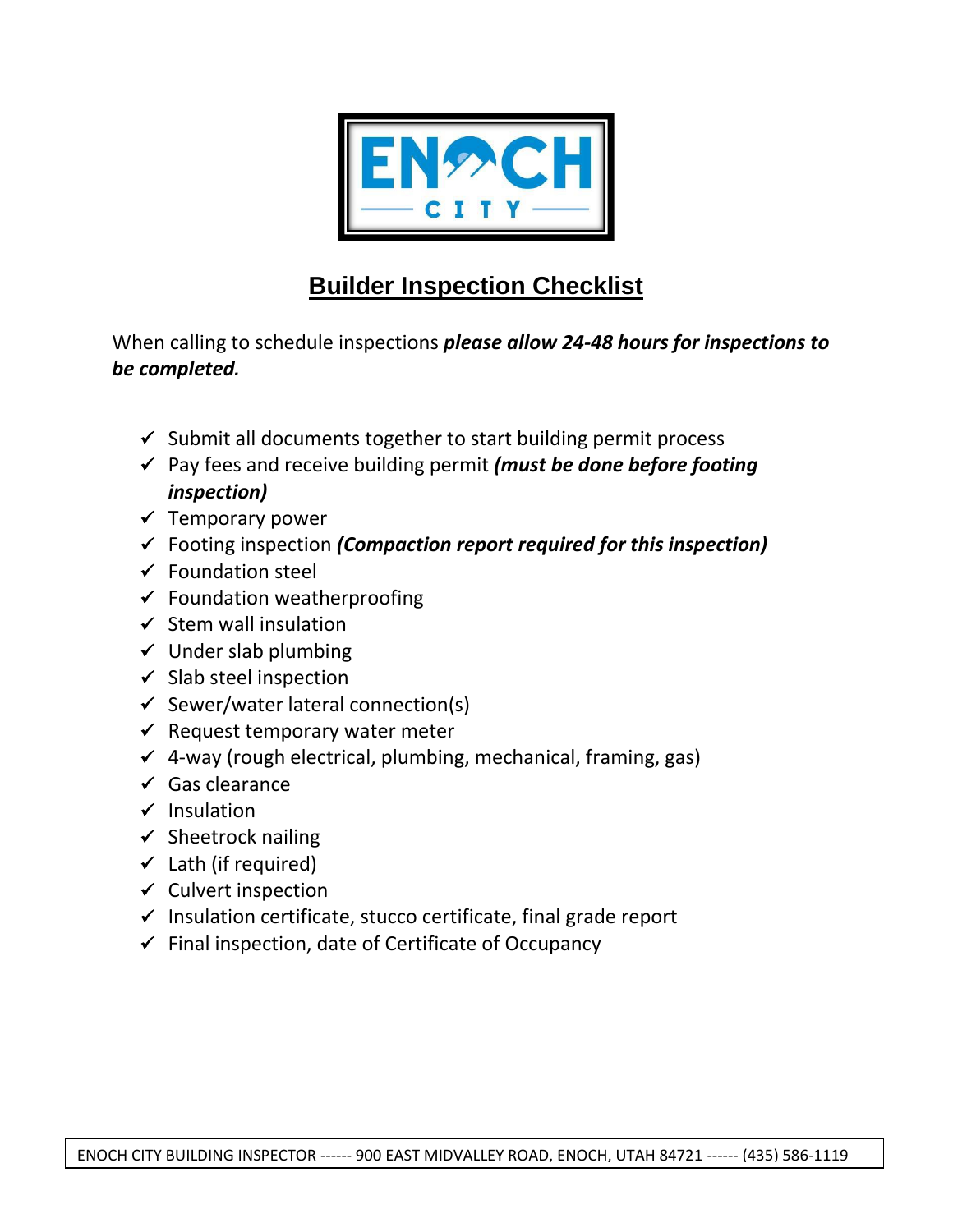

## **Water Meter, Connection & Deposit Info**

Hours of Operation – Phone 435-586-1119 Mon – Thursday 9:00 am to 4:30 pm Fridays 9:00 am to 1:00 pm

## **Please be advised of the following:**

#### **There may be additional connection fees depending upon location and physical availability of utility services.**

#### **Water Meters:**

**Contractor Water Meter**: Upon completion of a utility application a temporary contractor meter will be made available to you during the construction of the building. **Please allow 24 hour notice to install water meter.**

The temporary contractor meter is the responsibility of the builder to insure that damage does not occur to either the meter or the meter barrel during construction. Before termination of the account, and completion of the certificate of occupancy, the meter & meter barrel will be inspected. If damage occurs, the builder will be held responsible for the costs.

The account will be billed the regular monthly billing rate for water. The utility bill due date is the 25th of each month.

#### Utility Deposit:

A \$250.00 utility deposit is collected along with the building permit and impact fees.

Please contact the city office when the project has been completed and the Certificate of Occupancy has been issued in order to close the account. The deposit will be applied to any outstanding utility balance then refunded to the builder.

The deposit paid by an owner builder will remain on the account and be eligible to be applied as a credit to the account after a year of on time payments.

ENOCH CITY BUILDING INSPECTOR ------ 900 EAST MIDVALLEY ROAD, ENOCH, UTAH 84721 ------ (435) 586-1119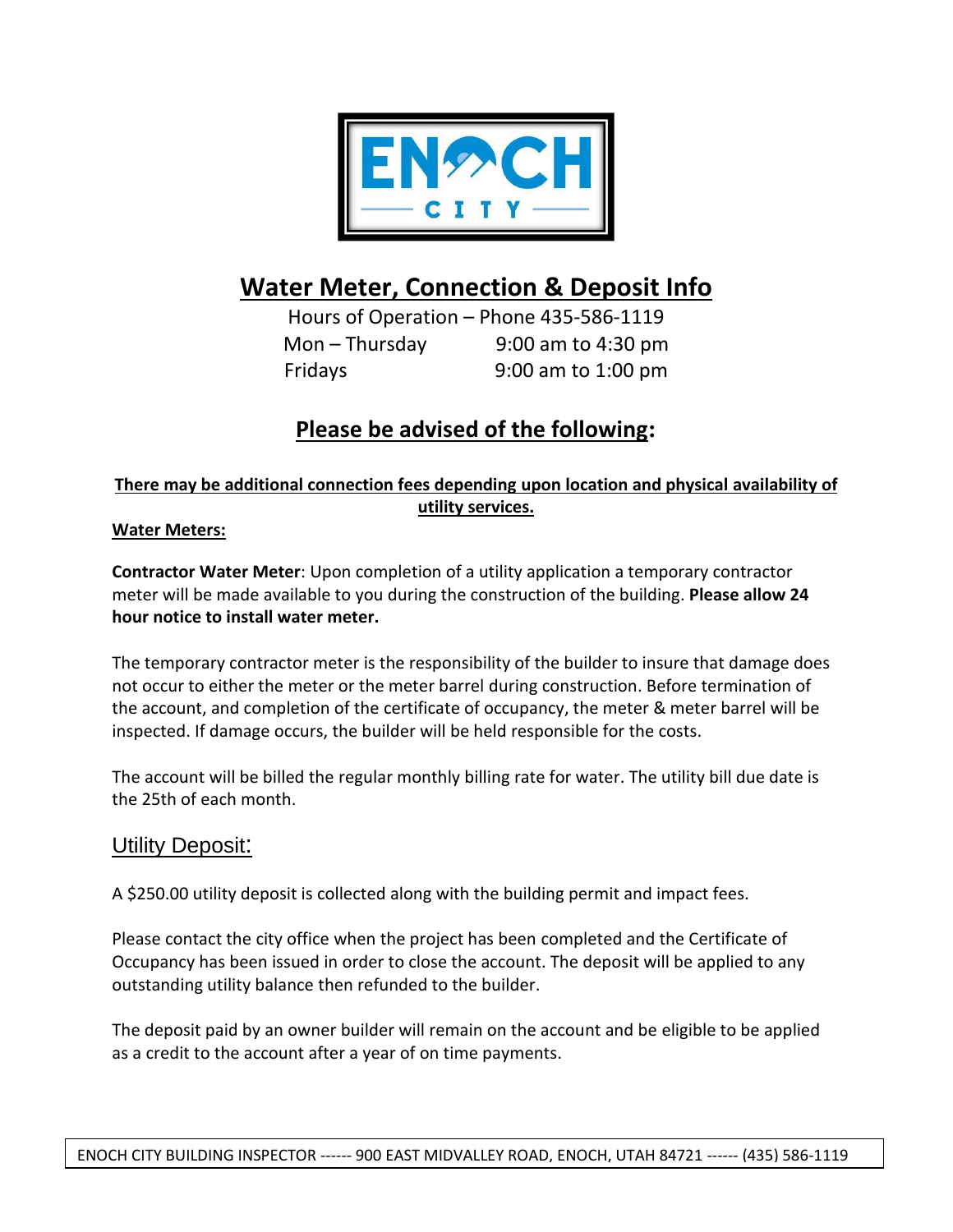



If your project area or the property where your project is located contains mapped Utah prairie dog habitat: please submit a Utah prairie dog survey request to Jessica Kinross, Utah Prairie Dog Wildlife Biologist, with the Utah Division of Wildlife Resources.

> Fax: 435-586-2457 Email: [prairiedogsurvey@utah.gov](mailto:prairiedogsurvey@utah.gov)

Office Location: 1470 N. Airport Road Cedar City, UT 84721 Office: 435-865-6100 Jessica Kinross Cell: 435-691-5700

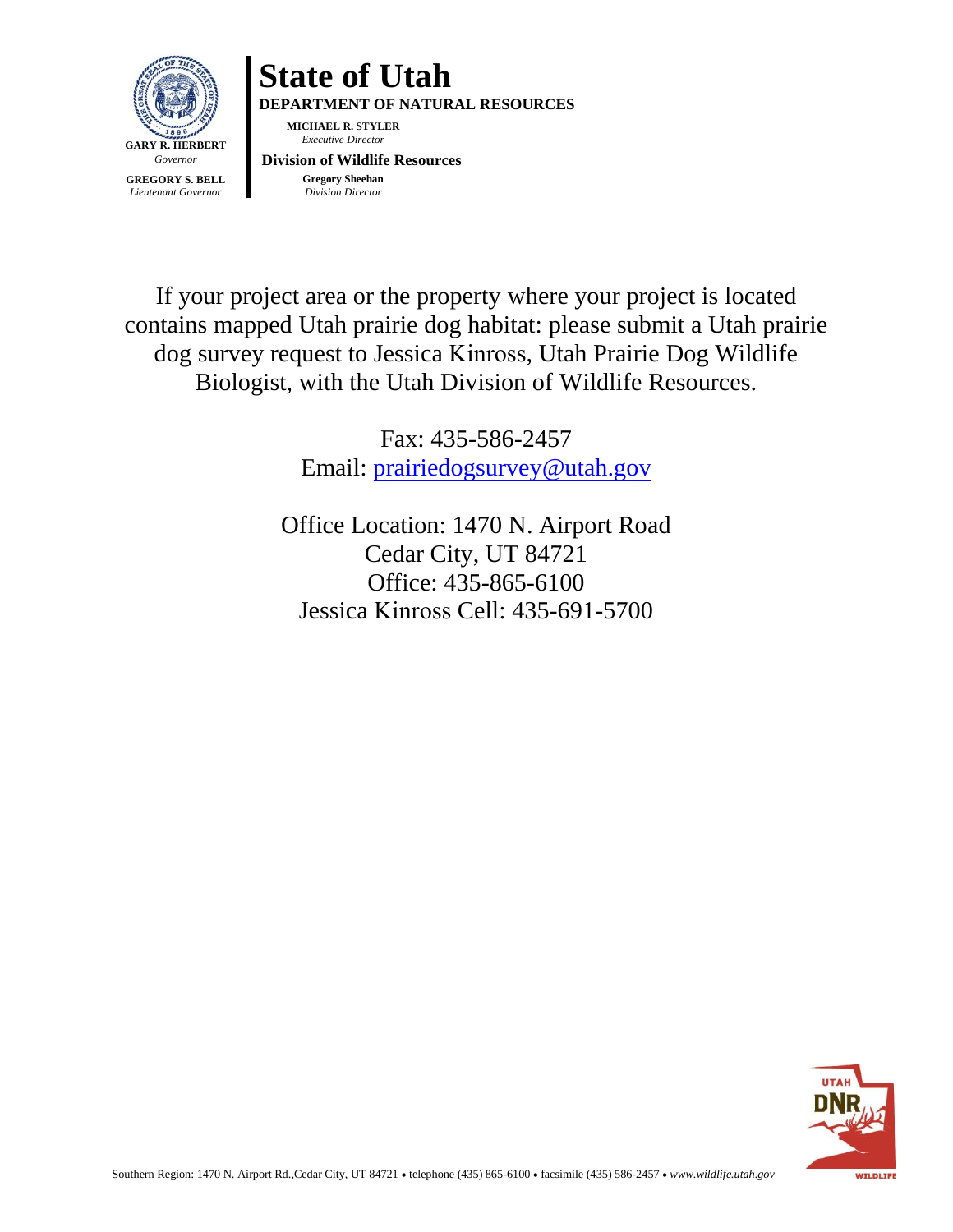| <b>GARY R. HERBERT</b><br>Governor<br><b>GREGORY S. BELL</b><br>Lieutenant Governor | <b>State of Utah</b><br><b>MICHAEL R. STYLER</b><br><b>Executive Director</b><br><b>Division of Wildlife Resources</b><br><b>MICHAL D. FOWLKS</b><br><b>Division Director</b><br>Please have the survey property boundaries marked/staked. | DEPARTMENT OF NATURAL RESOURCES<br>*Please allow up to (2) weeks for surveys to be completed and authorizations to be issued.<br>Please attach map of project plans showing location of project and property. | Utah Prairie Dog Survey Request Form                                                                                                                                                                                                                                                                                                                                                                             |  |
|-------------------------------------------------------------------------------------|--------------------------------------------------------------------------------------------------------------------------------------------------------------------------------------------------------------------------------------------|---------------------------------------------------------------------------------------------------------------------------------------------------------------------------------------------------------------|------------------------------------------------------------------------------------------------------------------------------------------------------------------------------------------------------------------------------------------------------------------------------------------------------------------------------------------------------------------------------------------------------------------|--|
|                                                                                     |                                                                                                                                                                                                                                            |                                                                                                                                                                                                               | Date: $\frac{1}{\frac{1}{1-\frac{1}{1-\frac{1}{1-\frac{1}{1-\frac{1}{1-\frac{1}{1-\frac{1}{1-\frac{1}{1-\frac{1}{1-\frac{1}{1-\frac{1}{1-\frac{1}{1-\frac{1}{1-\frac{1}{1-\frac{1}{1-\frac{1}{1-\frac{1}{1-\frac{1}{1-\frac{1}{1-\frac{1}{1-\frac{1}{1-\frac{1}{1-\frac{1}{1-\frac{1}{1-\frac{1}{1-\frac{1}{1-\frac{1}{1-\frac{1}{1-\frac{1}{1-\frac{1}{1-\frac{1}{1-\frac{1}{1-\frac{1}{1-\frac{1}{1-\frac{1}{$ |  |
| Name:                                                                               |                                                                                                                                                                                                                                            |                                                                                                                                                                                                               |                                                                                                                                                                                                                                                                                                                                                                                                                  |  |
| Company Name:                                                                       |                                                                                                                                                                                                                                            |                                                                                                                                                                                                               |                                                                                                                                                                                                                                                                                                                                                                                                                  |  |
| Mailing Address:                                                                    |                                                                                                                                                                                                                                            | the control of the control of the control of the control of the control of the control of                                                                                                                     |                                                                                                                                                                                                                                                                                                                                                                                                                  |  |
|                                                                                     |                                                                                                                                                                                                                                            |                                                                                                                                                                                                               |                                                                                                                                                                                                                                                                                                                                                                                                                  |  |
|                                                                                     |                                                                                                                                                                                                                                            | Contact Phone #:                                                                                                                                                                                              |                                                                                                                                                                                                                                                                                                                                                                                                                  |  |
| Email or Fax #:                                                                     |                                                                                                                                                                                                                                            |                                                                                                                                                                                                               |                                                                                                                                                                                                                                                                                                                                                                                                                  |  |
| Survey Address:                                                                     |                                                                                                                                                                                                                                            |                                                                                                                                                                                                               |                                                                                                                                                                                                                                                                                                                                                                                                                  |  |
|                                                                                     |                                                                                                                                                                                                                                            |                                                                                                                                                                                                               |                                                                                                                                                                                                                                                                                                                                                                                                                  |  |
|                                                                                     |                                                                                                                                                                                                                                            |                                                                                                                                                                                                               | Property Size (Acres): Project Size (Acres):                                                                                                                                                                                                                                                                                                                                                                     |  |
| Property Description:                                                               |                                                                                                                                                                                                                                            |                                                                                                                                                                                                               |                                                                                                                                                                                                                                                                                                                                                                                                                  |  |
|                                                                                     |                                                                                                                                                                                                                                            |                                                                                                                                                                                                               |                                                                                                                                                                                                                                                                                                                                                                                                                  |  |
| Land Owner:                                                                         |                                                                                                                                                                                                                                            |                                                                                                                                                                                                               |                                                                                                                                                                                                                                                                                                                                                                                                                  |  |
|                                                                                     | Land Owner Permission to Survey?: Y or N                                                                                                                                                                                                   |                                                                                                                                                                                                               |                                                                                                                                                                                                                                                                                                                                                                                                                  |  |

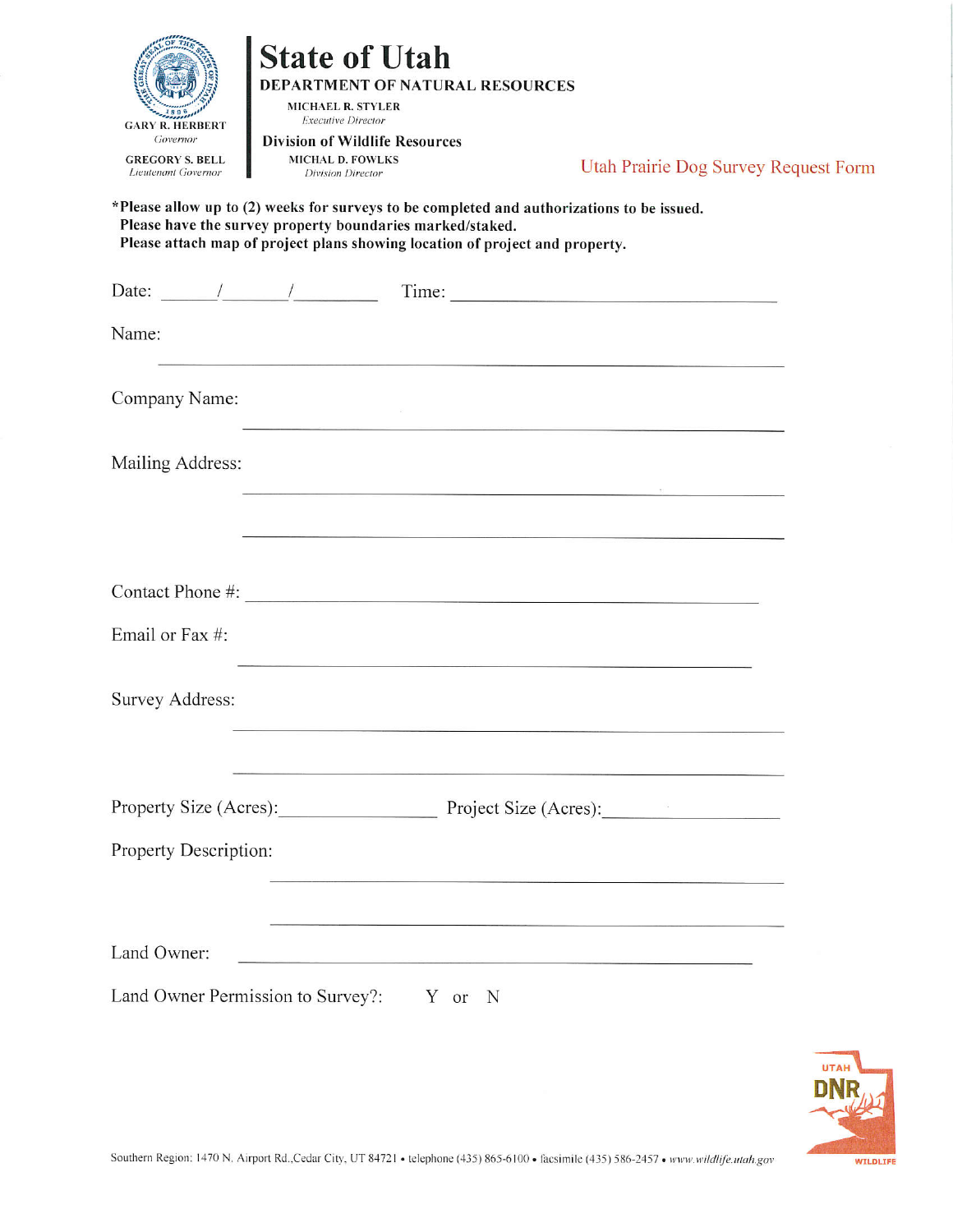

**BUILDING PERMIT APPLICATION** 

|  | Current Zoning: ________________Subdivision: ___________________________________Lot #_______Block# ______      |  |  |  |
|--|----------------------------------------------------------------------------------------------------------------|--|--|--|
|  |                                                                                                                |  |  |  |
|  |                                                                                                                |  |  |  |
|  |                                                                                                                |  |  |  |
|  |                                                                                                                |  |  |  |
|  | Contact Name: ______________________________Email: ___________________________Phone: _______________           |  |  |  |
|  |                                                                                                                |  |  |  |
|  |                                                                                                                |  |  |  |
|  |                                                                                                                |  |  |  |
|  | Phone: ____________________________State License # ______________________________ Email: _____________________ |  |  |  |
|  |                                                                                                                |  |  |  |
|  |                                                                                                                |  |  |  |
|  |                                                                                                                |  |  |  |
|  |                                                                                                                |  |  |  |
|  |                                                                                                                |  |  |  |
|  |                                                                                                                |  |  |  |
|  |                                                                                                                |  |  |  |